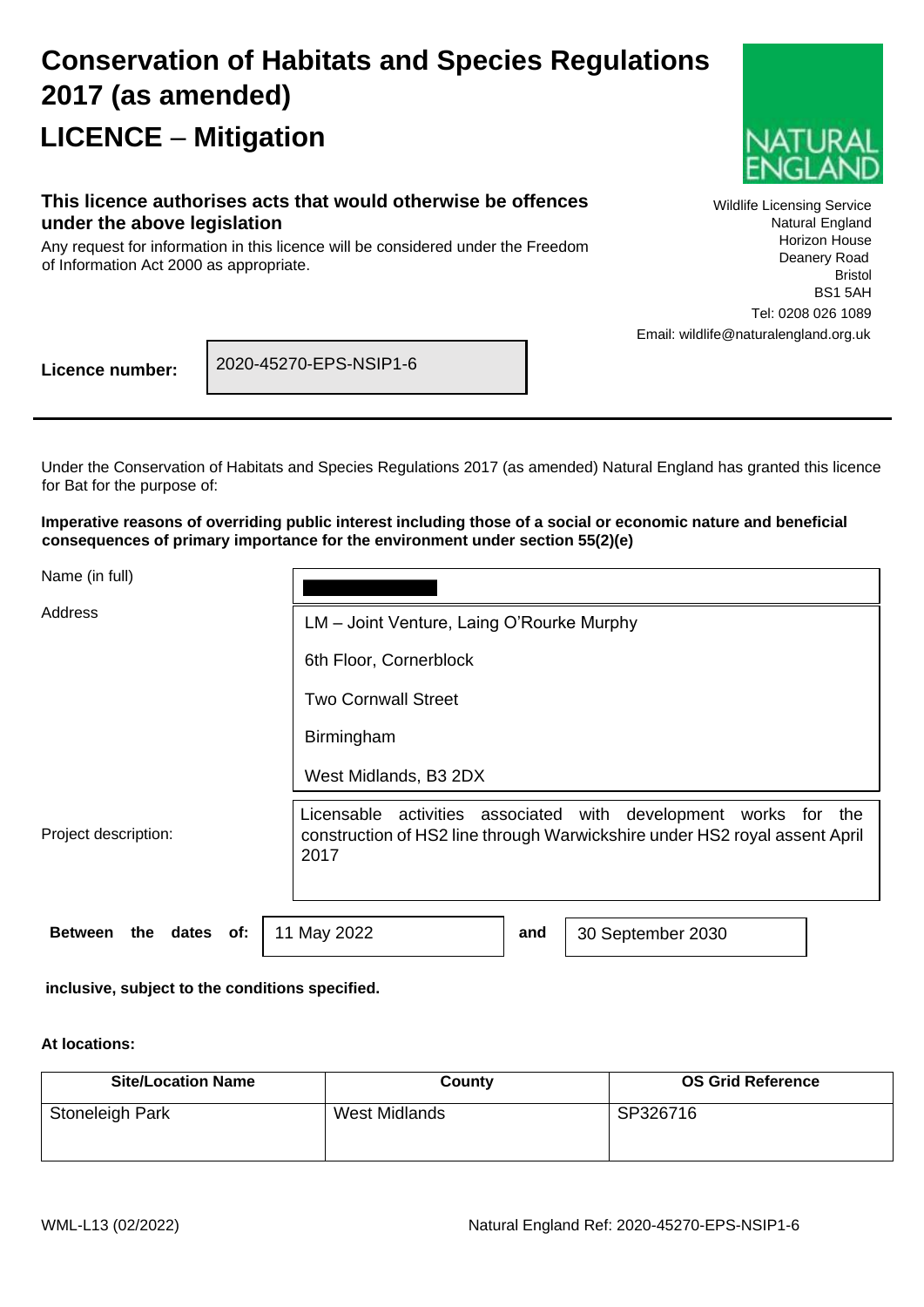#### **For the following species**

| <b>Species Common Name</b>                                            | <b>Activity</b>                                                                               | <b>Method</b>                                                                                                                                    |
|-----------------------------------------------------------------------|-----------------------------------------------------------------------------------------------|--------------------------------------------------------------------------------------------------------------------------------------------------|
| (Taxonomic Name)<br><b>Brown long-eared bat (Plecotus</b><br>auritus) | Capture/take<br>Destroy resting place<br><b>Disturb</b><br>Transport                          | Endoscopes<br>By hand<br>Destructive search by soft<br>demolition<br>Mechanical demolition<br>Permanent exclusion<br>Other method - Soft felling |
| <b>Whiskered bat (Myotis mystacinus)</b>                              | Capture/take<br>Destroy resting place<br><b>Disturb</b><br>Transport                          | Endoscopes<br>By hand<br>Destructive search by soft<br>demolition<br>Mechanical demolition<br>Permanent exclusion<br>Other method - Soft felling |
| <b>Common pipistrelle (Pipistrellus</b><br>pipistrellus)              | Capture/take<br>Destroy breeding<br>site Destroy resting<br>place Disturb<br>Transport        | Endoscopes<br>By hand<br>Destructive search by soft<br>demolition<br>Mechanical demolition<br>Permanent exclusion<br>Other method - Soft felling |
| Soprano<br>pipistrelle (Pipistrellus<br>pygmaeus)                     | Capture/take<br>Destroy breeding site<br>Destroy resting place<br><b>Disturb</b><br>Transport | Endoscopes<br>By hand<br>Destructive search by soft<br>demolition<br>Mechanical demolition<br>Permanent exclusion<br>Other method - Soft felling |
| Noctule (Nyctalus noctula)                                            | Capture/take<br>Damage resting place<br><b>Disturb</b><br>Transport                           | Endoscopes<br>By hand<br>Destructive search by soft<br>demolition<br>Mechanical demolition<br>Permanent exclusion<br>Other method - Soft felling |
| <b>Brandt's bat (Myotis brandtii)</b>                                 | Capture/take<br>Destroy resting place<br><b>Disturb</b><br>Transport                          | Endoscopes<br>By hand<br>Destructive search by soft<br>demolition<br>Mechanical demolition<br>Permanent exclusion<br>Other method - Soft felling |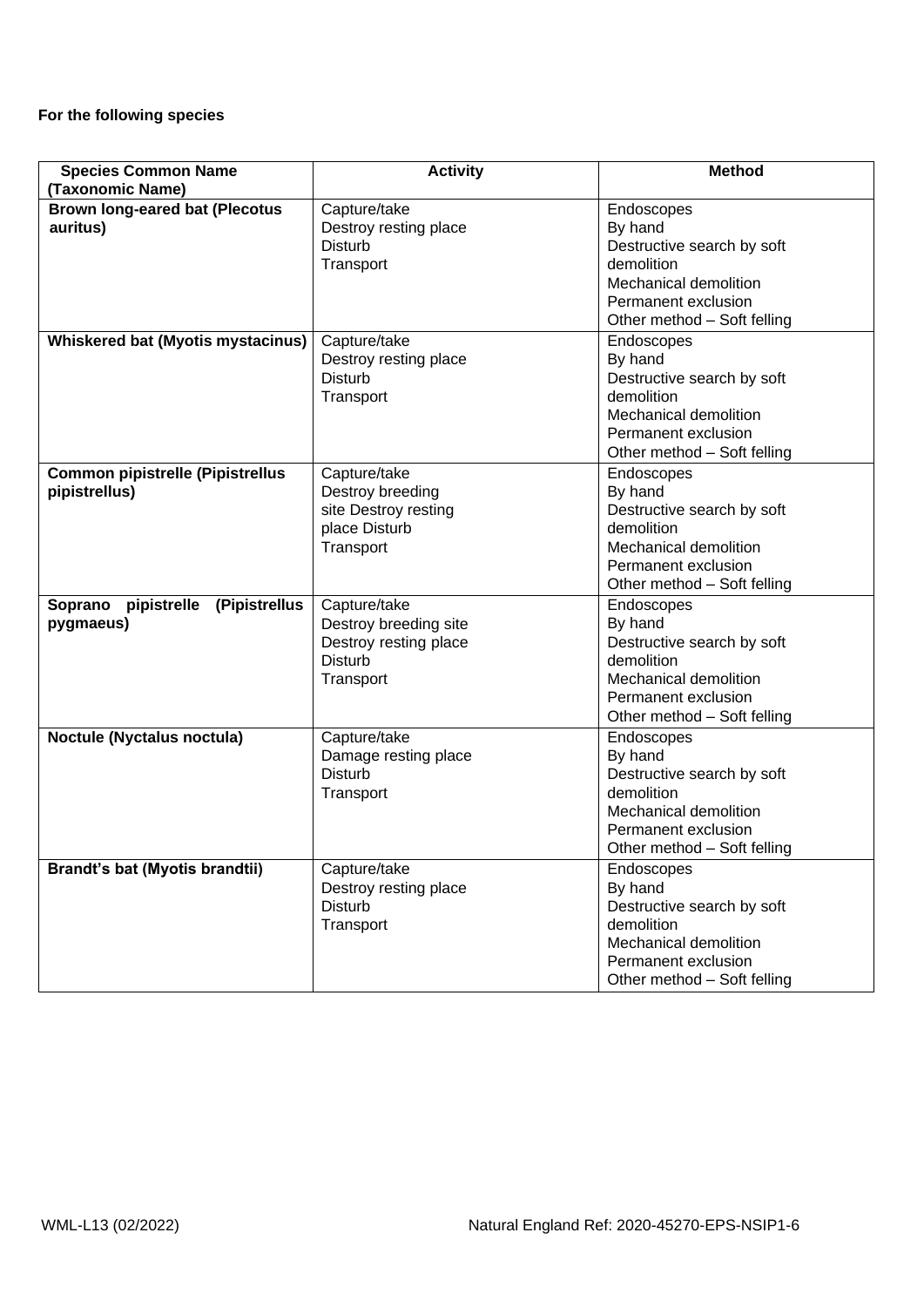**For the following licensable activities and maximum numbers:**

| <b>Licensable Activity</b> | <b>Permitted Species</b><br><b>Common Name</b>           | <b>Maximum Number</b> |
|----------------------------|----------------------------------------------------------|-----------------------|
| Capture                    | <b>Brandt's bat (Myotis brandtii)</b>                    | 3                     |
|                            | <b>Brown long-eared bat (Plecotus</b><br>auritus)        | 5                     |
|                            | <b>Common pipistrelle (Pipistrellus</b><br>pipistrellus) | 20                    |
|                            | Noctule (Nyctalus noctula)                               | 5                     |
| <b>Disturb</b>             | <b>Brandt's bat (Myotis brandtii)</b>                    | Not specified         |
|                            | <b>Brown long-eared bat (Plecotus</b><br>auritus)        | Not specified         |
|                            | <b>Common pipistrelle (Pipistrellus</b><br>pipistrellus) | Not specified         |
|                            | Noctule (Nyctalus noctula)                               | Not specified         |
| Transport                  | <b>Brandt's bat (Myotis brandtii)</b>                    | 3                     |
|                            | <b>Brown long-eared bat (Plecotus</b><br>auritus)        | 5                     |
|                            | <b>Common pipistrelle (Pipistrellus</b><br>pipistrellus) | 20                    |
|                            | Noctule (Nyctalus noctula)                               | 5                     |

# **Please Note**

 that can be captured or transported under the terms of this licence and the maximum number/s of resting places or The maximum number(s) stated in the above table refers to the maximum number of individuals of the stated species breeding sites that can be damaged or destroyed under this licence (if applicable). Maximum numbers cannot be specified and do not apply to disturbance activities. Where applicable, please also refer to the special conditions outlined in your licence Annex for further details on how this/these maximum number(s) applies/apply to the activities permitted under your licence.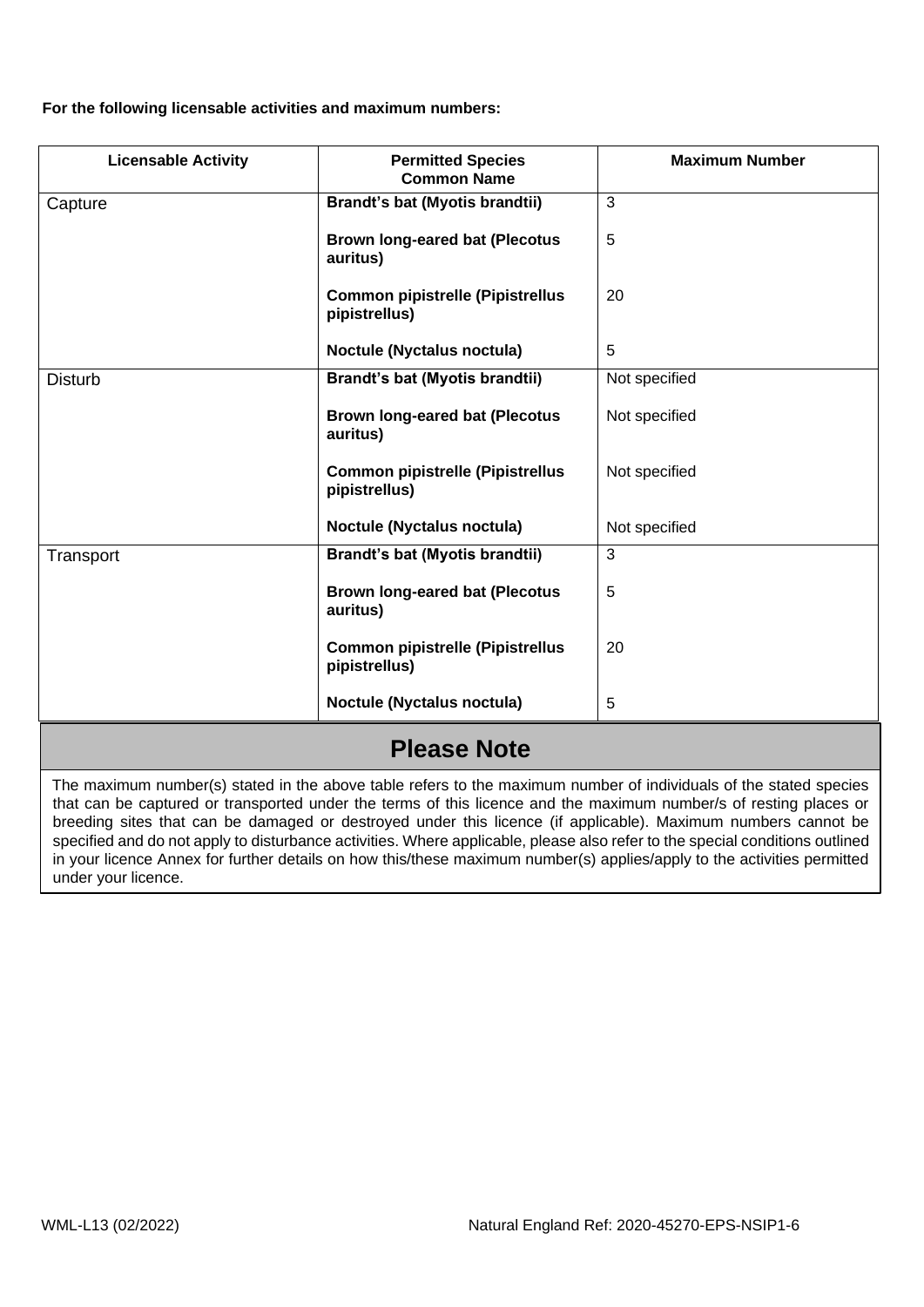**This licence is granted subject to the licensee, including servants, and named agents, adhering to the conditions and notes specified below and to the activities agreed in the Method Statement, or Annex and Work Schedule, between the licensee and Natural England. The Method Statement, or Annex, for the mitigation scheme is appended to this licence The following person is authorised to act on behalf of the licensee:**

| <b>Consultant Name:</b> |                            |  |
|-------------------------|----------------------------|--|
| <b>Address:</b>         | WSP   Parsons Brinckerhoff |  |
|                         | 1 Queens Drive, Birmingham |  |
| County:                 | <b>West Midlands</b>       |  |
| Postcode:               | <b>B5 4PJ</b>              |  |
| Name:                   | 11/05/2022<br>Date:        |  |

(*for Natural England on behalf* of *the Secretary of State, Department for Environment, Food and Rural Affairs*)

### Warnings, licence conditions and notes

## **Important Advice**

- **This licence authorises acts that would otherwise be offences under the Conservation of Habitats and Species Regulations 2017 (as amended). Any departure from the conditions relating to this licence may be an offence under that legislation;**
- **This licence conveys no authority for actions prohibited by any other legislation;**
- **This licence can be modified or revoked at any time by Natural England, but this will not be done unless there are good reasons for doing so. The licence is likely to be revoked immediately if it is discovered that false information had been provided which resulted in the issue of the licence.**
- **Bodies corporate and their directors/secretaries are liable for offences under the Conservation of Habitats and Species Regulations 2017 (as amended).**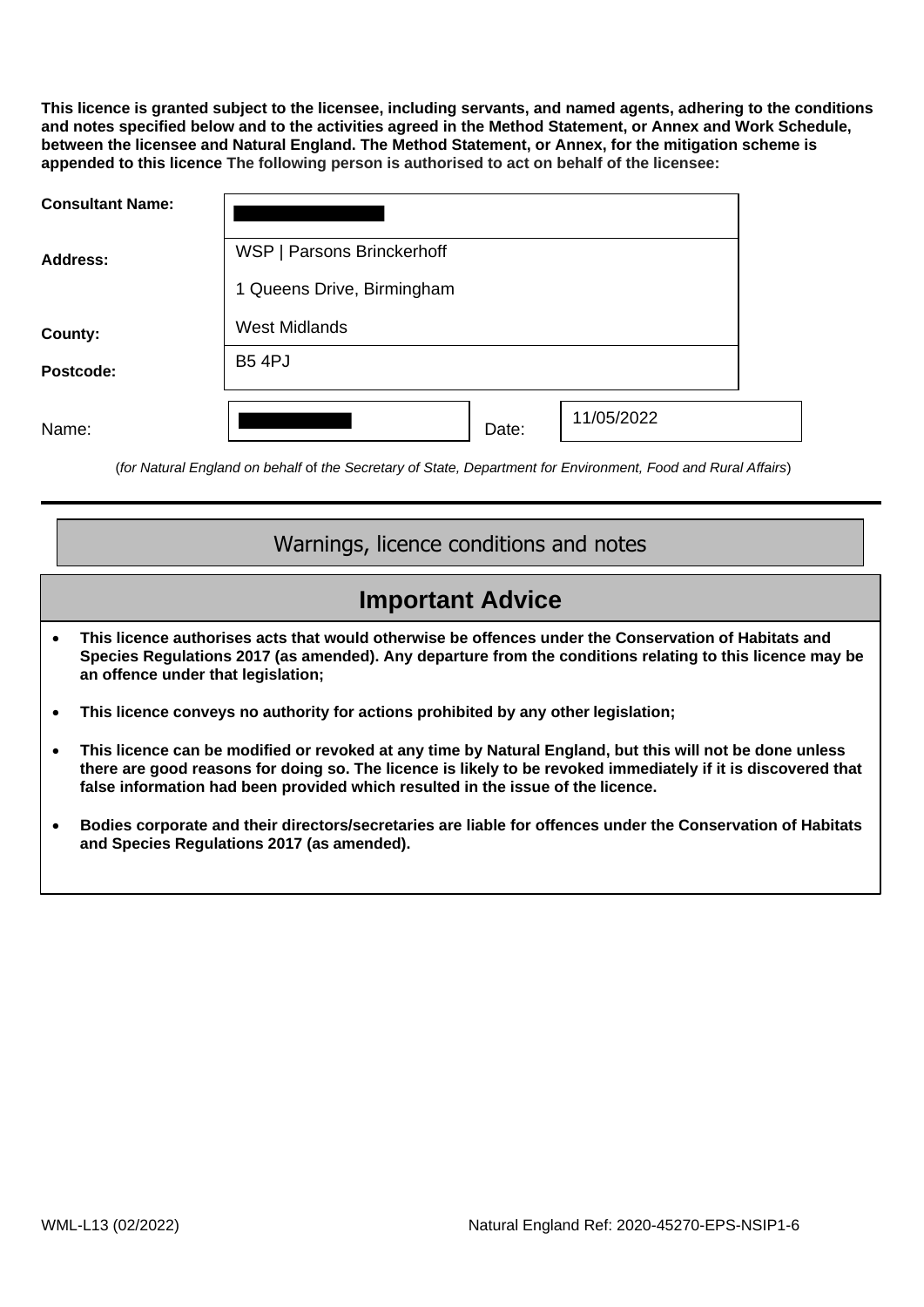### Licence conditions

- 1. The licensee is responsible for ensuring that operations comply with all terms and conditions of the licence.
- 2. While engaged in the activities to which this licence applies the licensee shall make a copy of the licence (including any Annex and Work Schedule if applicable) available for inspection on each site where the activities are taking place and shall produce it on demand to any constable or an officer of Natural England.
- 3. No agent of the licensee shall carry out any of the activities to which this licence (including any Annex and Work Schedule if applicable) applies unless authorised in writing by the licensee, appointing them the licensee's agent. The agent shall make a copy of the authorisation available for and shall produce it on demand to any constable or officer of Natural England.
- 4. The licensee must submit a written report of actions taken under the licence (including any Annex and Work Schedule if applicable), even if no action is taken, and send it to the Natural England officer at the address shown at the top of the report form, to arrive not later than 14 days (two weeks) after the expiry of the licence. Failure to make reports may result in the licence being revoked and/or the refusal to grant subsequent licences. Please note some licences may have additional reporting requirements specified in an attached Annex.
- 5. It is a condition of the licence (including any Annex and Work Schedule if applicable) that any post development monitoring data (e.g. survey data and habitat assessment) including nil returns are submitted to Natural England to arrive no later than 14 days (two weeks) after the expiry of the licence or as specified in any Annex. Post development survey data (except nil returns) must also be sent to the relevant Local Biological Records centre within this time period.
- 6. A person authorised by the licensee shall provide him/her with such information as is within his/ her knowledge and is necessary for the report, which the licensee is required to make to Natural England.
- 7. The licensee shall permit an officer of Natural England, accompanied by such persons as he/ she considers necessary for the purpose, on production of his/her identification on demand, reasonable access to the site for monitoring purposes and to be present during any operations carried out under the authority of this licence for the purpose of ascertaining whether the conditions of this licence are being, or have been, complied with. The licensee shall give all reasonable assistance to an officer of Natural England and any persons accompanying him/her.
- 8. The licensee, including servants and named agents, must adhere to the activities; the licensable methods; the numbers per species (if relevant) and the timescales agreed between the Licensee and Natural England in the Method Statement or, if applicable, in the Annex and Work Schedule attached to the licence.
- 9. All activities authorised by this licence, and all equipment used in connection herewith shall be carried out, constructed and maintained (as the case may be) so as to avoid cruelty, unnecessary injury or distress to any species covered by this licence.
- 10. Methods used in connection with the execution of this licence must comply with the relevant published mitigation guidelines, unless otherwise agreed with Natural England.
- 11. Good practice and reasonable avoidance measures must be followed at all times.
- 12. All records are to be made available for inspection at any reasonable time by Natural England.
- 13. The licensee and named ecologist are responsible for all activities of the persons they have appointed in connection with this licence.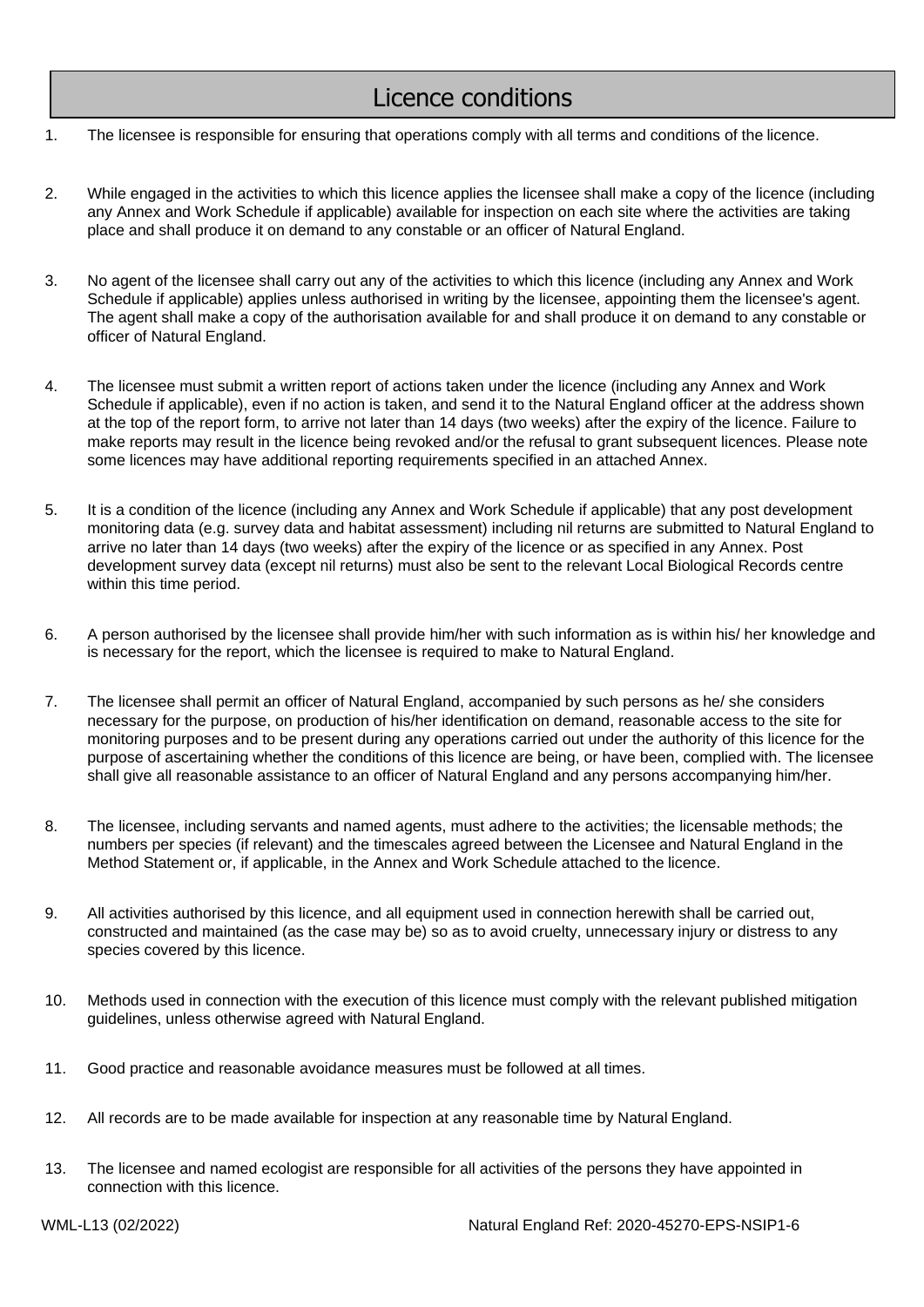- 14. It is a condition of this licence that you must have obtained prior consent from all landowners and/or occupiers before commencing any activities that are authorised by this licence.
- 15. Special conditions apply to this mitigation licence that are in addition to the standard conditions listed above. **These are detailed within the attached Annex and all persons acting under this licence must ensure that operations comply with all these terms and conditions (including any Annex and work schedule if applicable)**

### **Notes**

- a. Under Regulation 60(1) of the Conservation of Habitats and Species Regulations 2017 (as amended), it is an offence to contravene or fail to comply with a licence condition. This includes all persons authorised to act under this licence.
- b. Natural England advises that where any individual is likely to come into contact with a bat in the operation of this licence, they should ensure that they wear suitable clothing and gloves and have been vaccinated against European Bat Lyssavirus (EBL).
- c. Any person who provided a false statement or information to obtain this licence is guilty of an offence and may be liable to prosecution.
- d. Please read the details of your licence carefully to ensure that you comply with it paying particular attention to the number and species licensed as this may differ to what was requested in your application.
- e. If this licence has been issued as a result of a modification request then the licensed number excludes any animals or plants permitted to be captured/taken/disturbed/transported/etc. under your previous licence and this modified licence replaces your previous licence.
- f. It is the responsibility of the Licensee (and those acting on their behalf in respect of this Licence) to resolve, as far as is reasonably practicable, the potential for conflict between the Licence conditions, any Planning Conditions and/ or Permits relevant to the licensable activity under this Licence. In the event that there is a likelihood that the Licensee is unable comply with the terms and Conditions of this Licence as a result of conflict with Planning Conditions and/or Permits, the licensee should notify Natural England in writing as soon as possible and take steps to resolve the conflict and confirm as soon as practicable to Natural England once this has been done
- g. Persons acting under this licence should abide by the advice described in "Coronavirus (*COVID-19): surveying and mitigation works affecting wildlife"* issued by Defra to Natural England, as a minimum precaution to reduce the risk of accidental transmission of the virus that causes COVID-19 from humans to wild mammals. "Coronavirus (COVID-19): surveying and mitigation *works affecting wildlife*" is available at https://www.gov.uk/guidance/coronavirus-covid-19-surveying-and-mitigation-works-affecting-wildlife or on request from Natural England (eps.mitigation@naturalengland.org.uk). You should check whether this advice has been updated and if so, should ensure that you act in accordance with the most up to date version. Any products used to clean and disinfect equipment should be safe for use where there could be contact with animals, and used at an effective and safe dilution rate. 'Safe4' is considered to be an appropriate disinfectant for this purpose, and is considered effective against the virus at a dilution of 1:50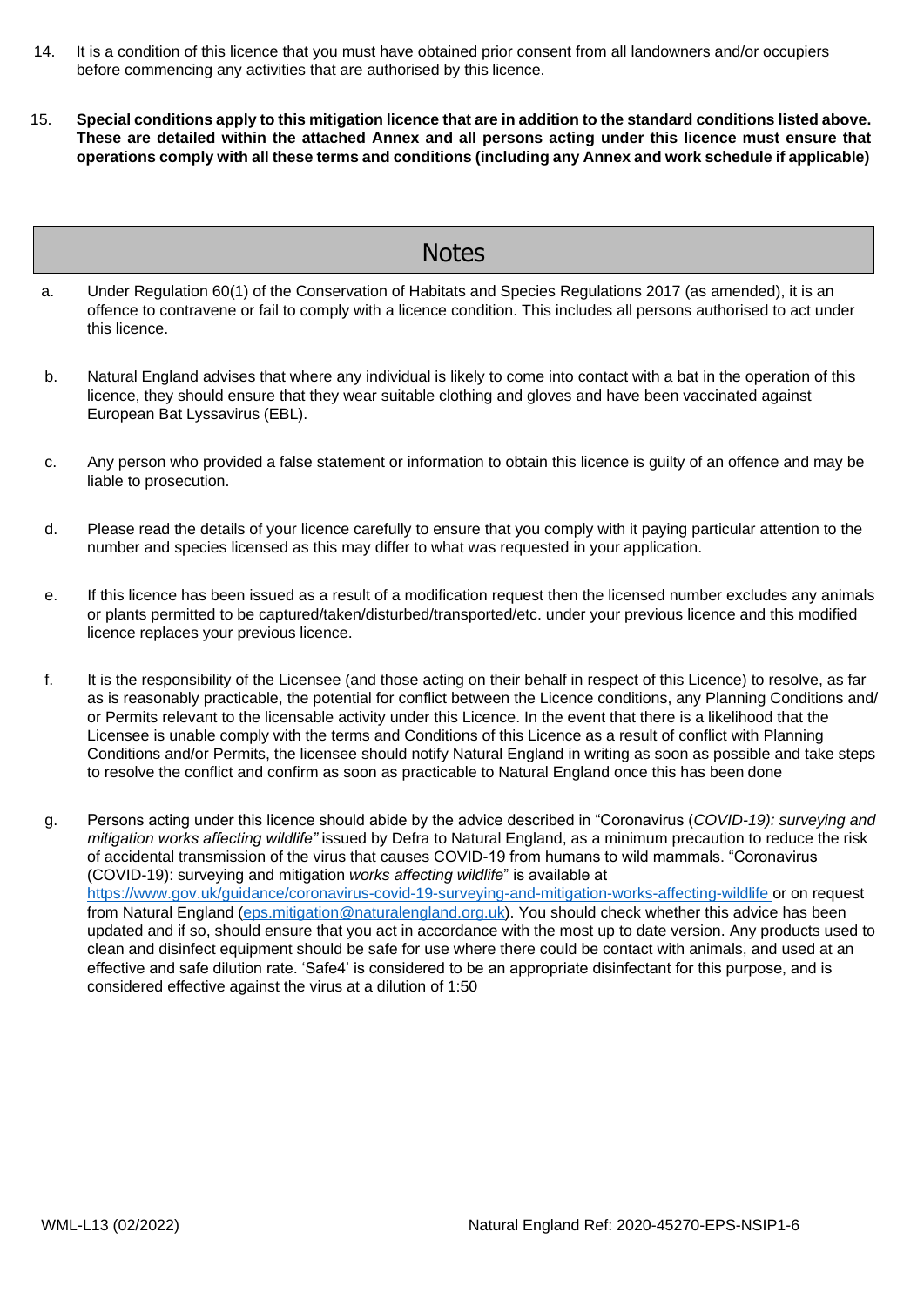# **ANNEX: SPECIAL CONDITIONS TO BAT INDIVIDUAL MITIGATION LICENCE**

**IMPORTANT:** These special conditions are in addition to the standard licence conditions of this licence.

**Where there are several options you are required to do those that are indicated by** .

**Natural England Reference: 2020-45270-EPS-NSIP1-6**

### **Summary table of permitted damage/destruction of breeding sites and resting places**

| <b>Licensable activity</b>   | <b>Permitted species</b> | Maximum number of roosts (if<br>applicable to activity) |
|------------------------------|--------------------------|---------------------------------------------------------|
| Damage of breeding site      | ä,                       | $\blacksquare$                                          |
|                              | $\blacksquare$           | ٠                                                       |
|                              |                          | $\blacksquare$                                          |
|                              |                          |                                                         |
| Destruction of breeding site | Common pipistrelle       | 1 (one)                                                 |
|                              | Soprano pipistrelle      | 4 (four)                                                |
|                              | $\overline{\phantom{a}}$ | $\blacksquare$                                          |
|                              | $\overline{\phantom{a}}$ | $\blacksquare$                                          |
| Damage of resting place      | $\blacksquare$           | $\blacksquare$                                          |
|                              |                          |                                                         |
|                              |                          |                                                         |
|                              |                          | ٠                                                       |
|                              |                          |                                                         |
| Destruction of resting place | Brown long-eared         | 9 (nine)                                                |
|                              | Common pipistrelle       | 10 (ten)                                                |
|                              | Soprano pipistrelle      | 32 (thirty two)                                         |
|                              | Whiskered                | $1$ (one)                                               |
|                              | Noctule                  | 2 (two)                                                 |
|                              | <b>Brandt's</b>          | 1 (one)                                                 |

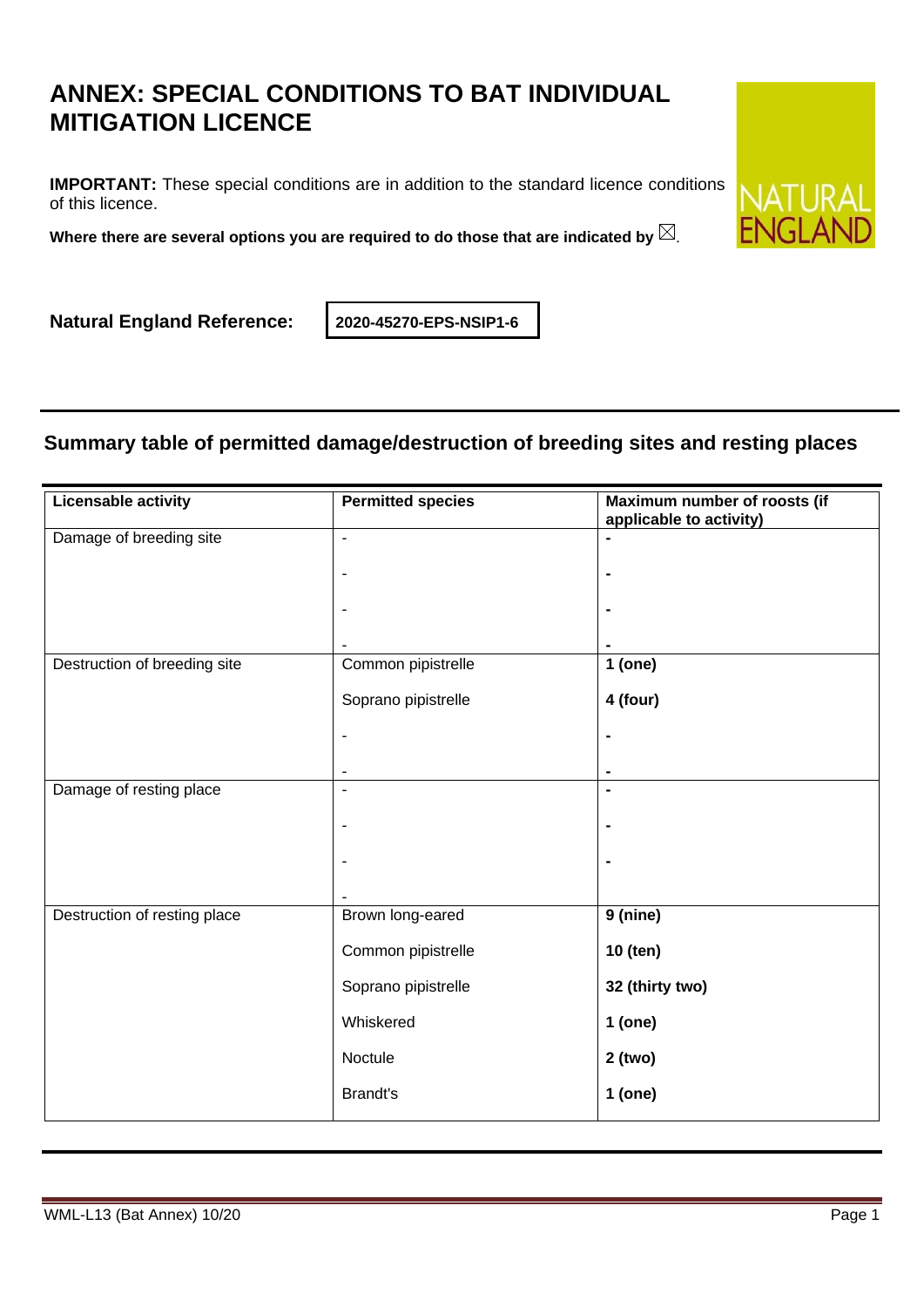#### **General:**

- 1. Persons acting under this licence must abide by the most up to date iterations of the relevant species guidance. In this context the relevant species guidance includes:
	- (i) The advice in the "Bat Mitigation Guidelines" (see 'Licence Note' c),
	- (ii) "Bat Workers' Manual" (see 'Licence Note' c), and
	- (iii) "BCT Bat Surveys for Professional Ecologists Good Practice Guidelines" (see 'Licence Note' c).
- 2. The Licensee, including the Named Ecologist, Accredited Agents and Assistants (see Definitions in conditions 26- 29), must adhere to the activities and timescales agreed in work schedule WML-A13a-E5a&b (dated and referenced 3<sup>rd</sup> May 2022, Stoneleigh Park, Stoneleigh Road, Warwickshire) between the Licensee and Natural England\*.

\*Except for damage and destruction of breeding sites, carrying out licensable activities outside the periods specified within the licensed work schedule E5a is permitted provided that **all** of the following requirements are met:

- a. Licensable activities set out in the work schedule are carried out in the same chronological order; and
- b. Licensable activities involving the capture, and/or transport of the species are carried out no more than 8 months later than originally scheduled and outside the maternity/hibernation period; and
- c. Compensation for loss of hibernation sites must be created prior to the immediate hibernation period and no later than 31 October; and
- d. There is no additional impact on any known or potential breeding sites, or resting places (including hibernation sites) as a result of timing changes.

Post development works must be carried out in accordance with section E5b of the licensed work schedule. Should timings change such that one or more of requirements a-d will not be met, a modification request form must be submitted alongside a revised work schedule to enable Natural England to reassess the FCS test. This must be done as soon as it becomes clear that the work schedule is no longer deliverable. All other requirements in the licence and any annex must be complied with.

- 3. Figures: D **18/08/2021**; E2 **-**; E3 **14/09/2021**; E4 **14/09/2021**; Other, as specified, **Figure C5b Confirmed Tree Roost Licence App August 2021 Tree ID:44A 07/09/2021, Figure C5b Confirmed Building Roost Licence App September 2021 Building ID: B1.20 14/09/2021, Figure C6a Survey Results: Tree Roost 14/09/2021, Figure C6b Tree Roost Emergence / Re-entry Licence App August 2021 Tree ID: 44A dated 07/09/2021 and Figure C6b Roost Emergence / Re-entry Licence App September 2021 Building ID: B1.20 dated 14/09/2021**, must be complied with (see end of Annex for list of Figures).
- 4. The Named Ecologist or an Accredited Agent must ensure that all those involved with the licensable works understand by way of a 'tool box talk' that bats are present; the legislation relating to bats; measures that will be used to protect them; good working practices; licensable activities and what to do should bats be found. This information must be provided before any licensable works commence on site. A written record that this has been undertaken, and that it covers the above points, must be kept by the Named Ecologist or Accredited Agent and made available to Natural England or any police officer on request.

#### **Impacts**:

- 5. Disturbance of bats and damage and/or destruction of bat habitats will be limited to those areas and structures shown in Figure D.
- 6. Species, type and location of features and roost/s to be disturbed / damaged / destroyed under this licence. (See Definitions of roost type in condition 30):

| Roost type or<br>feature | <b>Permitted?</b>             | Species and locations of roost / feature details and action.                                                                                                                                                     |
|--------------------------|-------------------------------|------------------------------------------------------------------------------------------------------------------------------------------------------------------------------------------------------------------|
| Day                      | $\sqcap$ N/A: $\boxtimes$ Yes | Brown long-eared day roosts, at the apex of the southern<br>gable end of building B1.5 and inside B 1.5a, B1.14 and<br>B1.20 and in holes in Trees 10A, 24A, 33A and 39A at<br>Stoneleigh Park, to be destroyed. |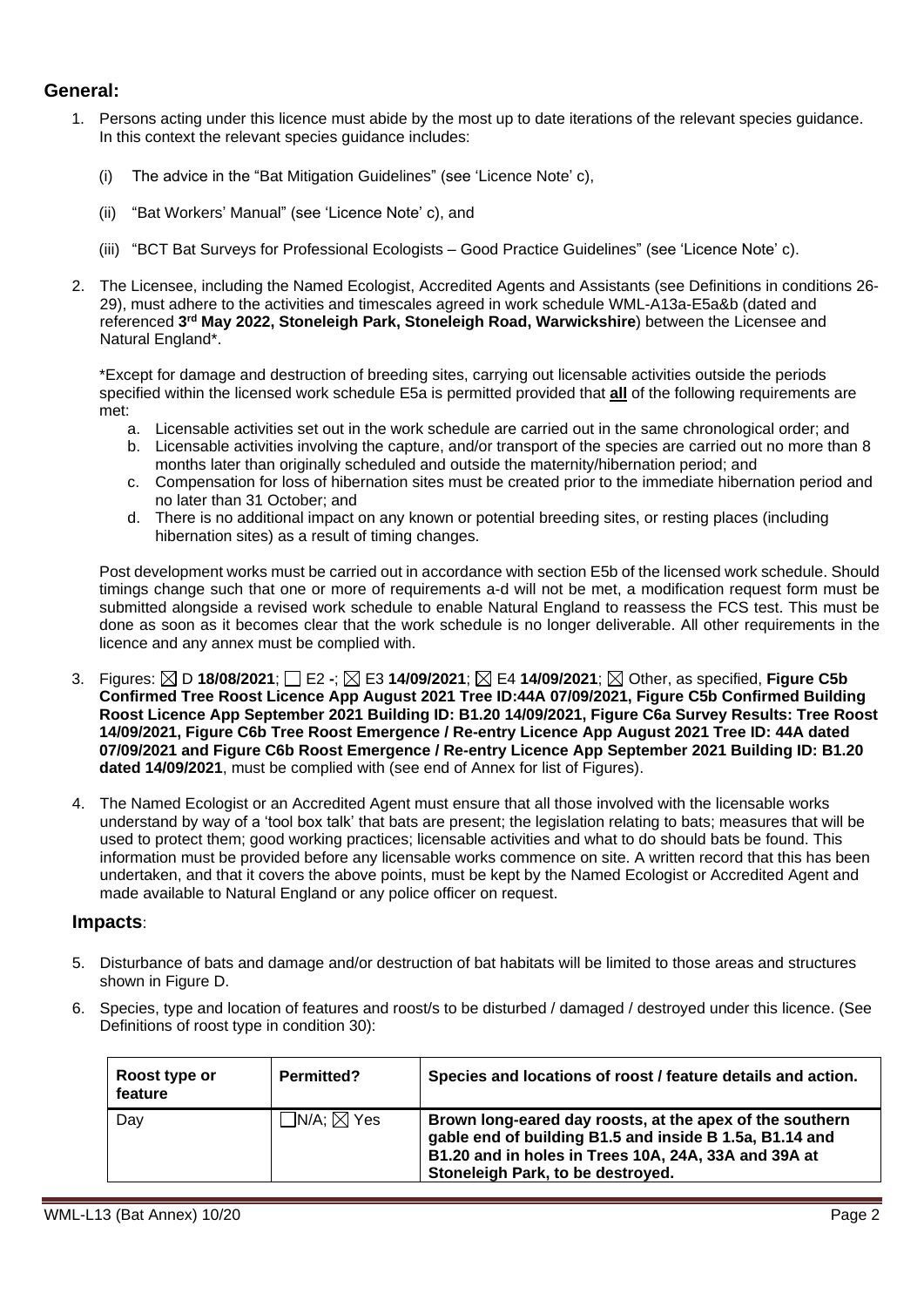|                                            |                                | Common pipistrelle day roosts in cracks in the block work                                                               |
|--------------------------------------------|--------------------------------|-------------------------------------------------------------------------------------------------------------------------|
|                                            |                                | walls or beneath barge boards at the corners of Buildings<br>B1.7 and inside building B1.11, B1.5b and B1.20 and in     |
|                                            |                                | holes in Trees SPT1, SPT2, 7A, 31A, 33A and A44 at                                                                      |
|                                            |                                | Stoneleigh Park, to be destroyed.                                                                                       |
|                                            |                                | Soprano pipistrelle day roosts, at the apex of the southern                                                             |
|                                            |                                | gable end of building B1.5, in gaps in the fascia on the<br>north elevation of Building B1.10, in cracks in the block   |
|                                            |                                | work walls or beneath barge boards at the corners of                                                                    |
|                                            |                                | Building B1.11, at the apex of northern gable end, between                                                              |
|                                            |                                | barge boards and under eaves on inner east elevation of<br>Building B1.14, inside building B1.10, B1.5a, B1.5b and      |
|                                            |                                | B1.20 and in holes in Trees SPT1, SPT2, SPT15, 3A, 5A, 6A,                                                              |
|                                            |                                | 8A, 9A, 12A, 15A, 17A, 19A, 21A, 25A, 26A, 27A, 29A, 30A,                                                               |
|                                            |                                | 33A, 34A, 38A, 40A, 41A and 43A at Stoneleigh Park, to be<br>destroyed.                                                 |
|                                            |                                | Noctule day roosts in holes in Trees 14A, 18A, at Stoneleigh                                                            |
|                                            |                                | Park, to be destroyed.                                                                                                  |
|                                            |                                | Whiskered day roost in holes in Tree 17A at Stoneleigh Park                                                             |
|                                            |                                | to be destroyed.                                                                                                        |
|                                            |                                | Brand't day roost in holes in Tree 32A at Stoneleigh Park to<br>be destroyed.                                           |
| Night                                      | $\boxtimes$ N/A; [<br>Yes      |                                                                                                                         |
| Feeding perch                              | $N/A; \boxtimes Y$ es          | Brown long-eared feeding roost, inside Building B1.12 at<br>Stoneleigh Park, to be destroyed.                           |
| Transitional /<br>occasional               | $\Box$ N/A; $\boxtimes$ Yes    | Common pipistrelle transitional roost within a hole in Tree<br>36A at Stoneleigh Park to be destroyed.                  |
| Swarming or mating<br>site                 | $\exists$ N/A; $\boxtimes$ Yes | Soprano pipistrelle mating roost within a hole in Tree 16A at<br>Stoneleigh Park to be destroyed.                       |
| Maternity                                  | ]N/A; $\boxtimes$ Yes          | Common pipistrelle maternity roost, under hanging tiles                                                                 |
|                                            |                                | and inside the loft of Building B1.7 at Stoneleigh Park, to be<br>destroyed.                                            |
|                                            |                                |                                                                                                                         |
|                                            |                                | Soprano pipistrelle maternity roost, under hanging tiles,                                                               |
|                                            |                                | under the flat roof of the southern elevation and inside the<br>loft of Building B1.7 and in holes in trees 7A, 10A, at |
|                                            |                                | Stoneleigh Park, to be destroyed.                                                                                       |
| Satellite                                  | Yes<br>$\boxtimes$ N/A;        |                                                                                                                         |
| Hibernation                                | $\exists$ N/A; $\boxtimes$ Yes | Soprano pipistrelle hibernation roost in hole in Tree 37A at                                                            |
|                                            |                                | Stoneleigh Park, to be destroyed.                                                                                       |
| In sites meeting                           | $\boxtimes$ N/A; $\Box$ Yes    | $\blacksquare$                                                                                                          |
| <b>SAC/SSSI status</b><br>due to bats (see |                                |                                                                                                                         |
| Definitions)                               |                                |                                                                                                                         |
| Foraging areas                             | $\boxtimes$ N/A; $\mid$<br>Yes | $\qquad \qquad \blacksquare$                                                                                            |
| Commuting routes                           | $\boxtimes$ N/A; $\mid$<br>Yes | $\overline{\phantom{0}}$                                                                                                |
| Other:                                     | $\boxtimes$ N/A; $ $<br>Yes    | $\qquad \qquad \blacksquare$                                                                                            |

### **Methodology:**

- 7. All relevant animal welfare legislation must be complied with at all times.
- 8. Where capture and/or handling of bats are necessary, only the Named Ecologist or an Accredited Agent or an Assistant directly supervised by the Named Ecologist or Accredited Agent may do so.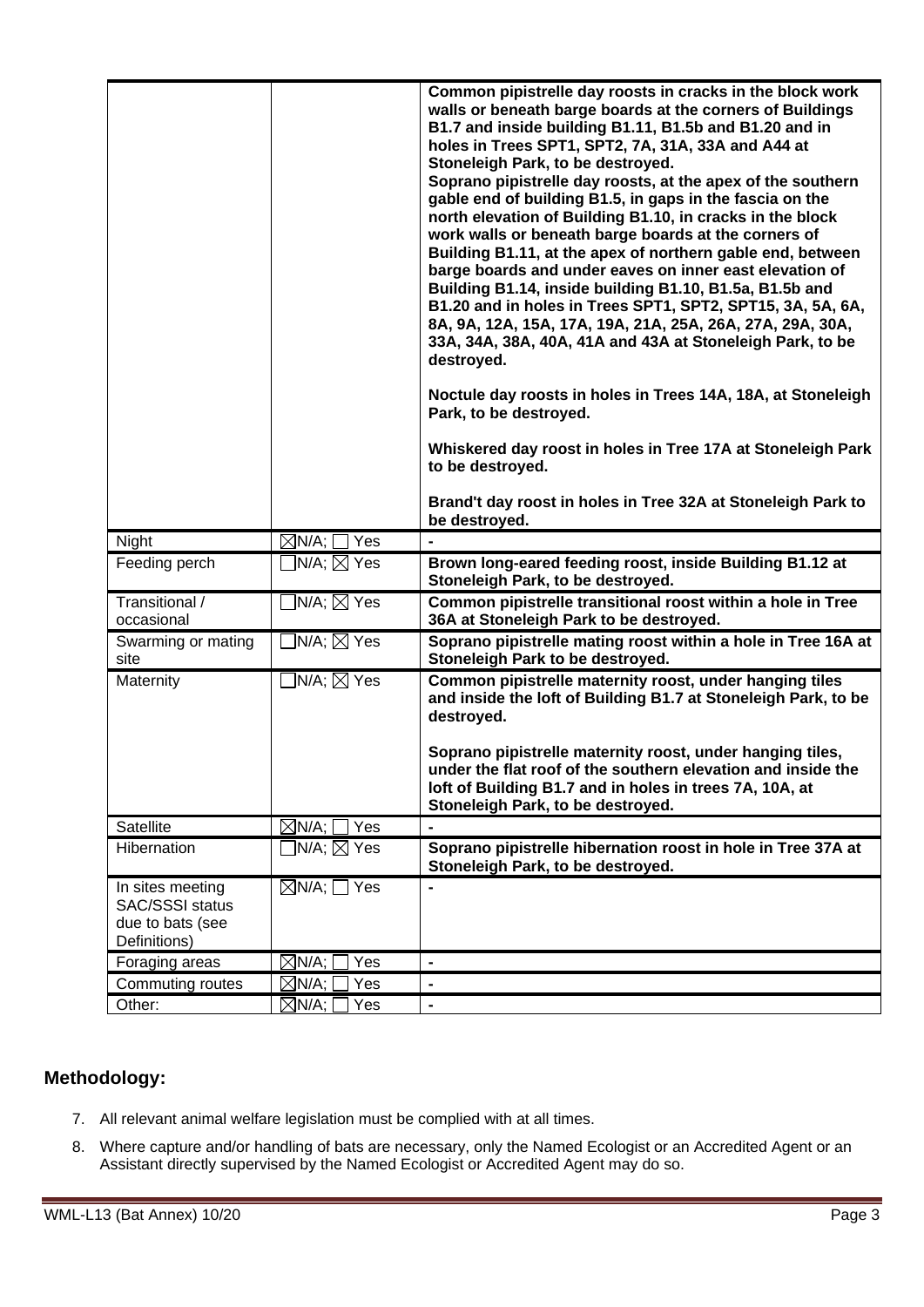- 9. All works must be undertaken using best practice methodology to ensure minimal risk to bats. Mitigation must be in line with the requirements set out in the most up to date edition of the '*Bat Mitigation Guidelines*'. Persons acting under this licence must abide by the advice on excluding bats, handling bats and working in bat roosts in the most up to date edition of the '*Bat Mitigation Guidelines*' and '*Bat Workers' Manual*'. In addition to this:
	- a. The use of endoscopes, artificial light from torches, destructive search by soft demolition (see Definitions), temporary obstruction of roost access, temporary or permanent exclusion methods (including installation) and use of static hand held nets must only be undertaken or directly supervised by the Named Ecologist, or an Accredited Agent.
	- b. Where capture and/or handling of bats are necessary, only the Named Ecologist, Accredited Agent, or an Assistant directly supervised by the Named Ecologist may do so. Capture/handling/exclusion of bats must only be undertaken in conditions suitable for bats to be active.
	- c. Where bats are discovered and taken under this licence they must either be relocated to an alternative roost (see Definitions) suitable for the species, or where bats are held this must be done safely and bats released on site at dusk in, or adjacent to, suitable foraging/ commuting habitat in safe areas within or directly adjacent to the pre-works habitat. Where a bat is unexpectedly discovered in adverse weather conditions, condition 15 must be followed.
	- d.  $\boxtimes$  Endoscopes and hand held nets are only to be used to assist with the locating and capture of bats.
	- e.  $\boxtimes$  Temporary and permanent exclusion must be carried out using techniques specified in the most up to date edition of the '*Bat Workers' Manual*'. If one-way exclusion devices are to be used, each device must remain in position for a period of at least 5 consecutive days/ nights throughout a spell of suitable weather conditions, or will remain longer until these conditions prevail.
	- f.  $\boxtimes$  Prior to destructive works, an inspection using torches and/or an endoscope must be performed internally to search for the presence of bats. If any licensed vesper bat species is found and is accessible, each will be captured by gloved hand or hand-held net, given a health check and then each placed carefully inside a draw-string, calico cloth holding bag or similar for transport. If any licensed horseshoe bat species is found, the capture methods outlined in (h) will only be used after it has been shown that overnight dispersal or exclusion are no longer practicable methods.
	- g.  $\boxtimes$  Following inspection and exclusion operations, the removal of any feature with bat roost potential will only be performed by hand in suitable weather conditions and under direct ecological supervision. Where applicable, materials will be removed carefully away and not rolled or sprung to avoid potential harm to bats. The undersides of materials will be checked before removal, by the Named Ecologist or Accredited Agent, for bats that may be clung to them.
	- h.  $\Box$  For sites where the presence of horseshoe species has been confirmed, the following exclusion method will be used: prior to work commencing, the Named Ecologist or Accredited Agent will conduct a thorough internal inspection for the presence of horseshoe bats. Only after the void is shown to be unoccupied will the destructive search commence, or all apertures into that void be closed and sealed (windows, doors, etc) by use of boarding, sealed tarpaulin or similar.

If a horseshoe bat is encountered, it will be left undisturbed during daylight. After all bats have dispersed overnight, the void will be sealed as described above. If all bats have not emerged, the Named Ecologist will either use torchlight and non-tactile human presence to disturb the bat to encourage it to emerge and disperse, during night only, or through use of a hand held net. Only after all bats have emerged from the building or void will it be sealed.

i.  $\boxtimes$  Other:

**All trees with moderate and high potential and confirmed roosts will be subject to an aerial inspection immediately prior to felling. If bat absence cannot be determined the trees will be subject to emergence survey.** 

**One way exclusion devices will be installed in the roost features and left in accordance with the best practice guidelines when weather conditions are suitable for bat activity. The tree will then be subject to soft, sectional felling with the felled sections left, with any access/egress points facing away from the ground, for at least three nights.**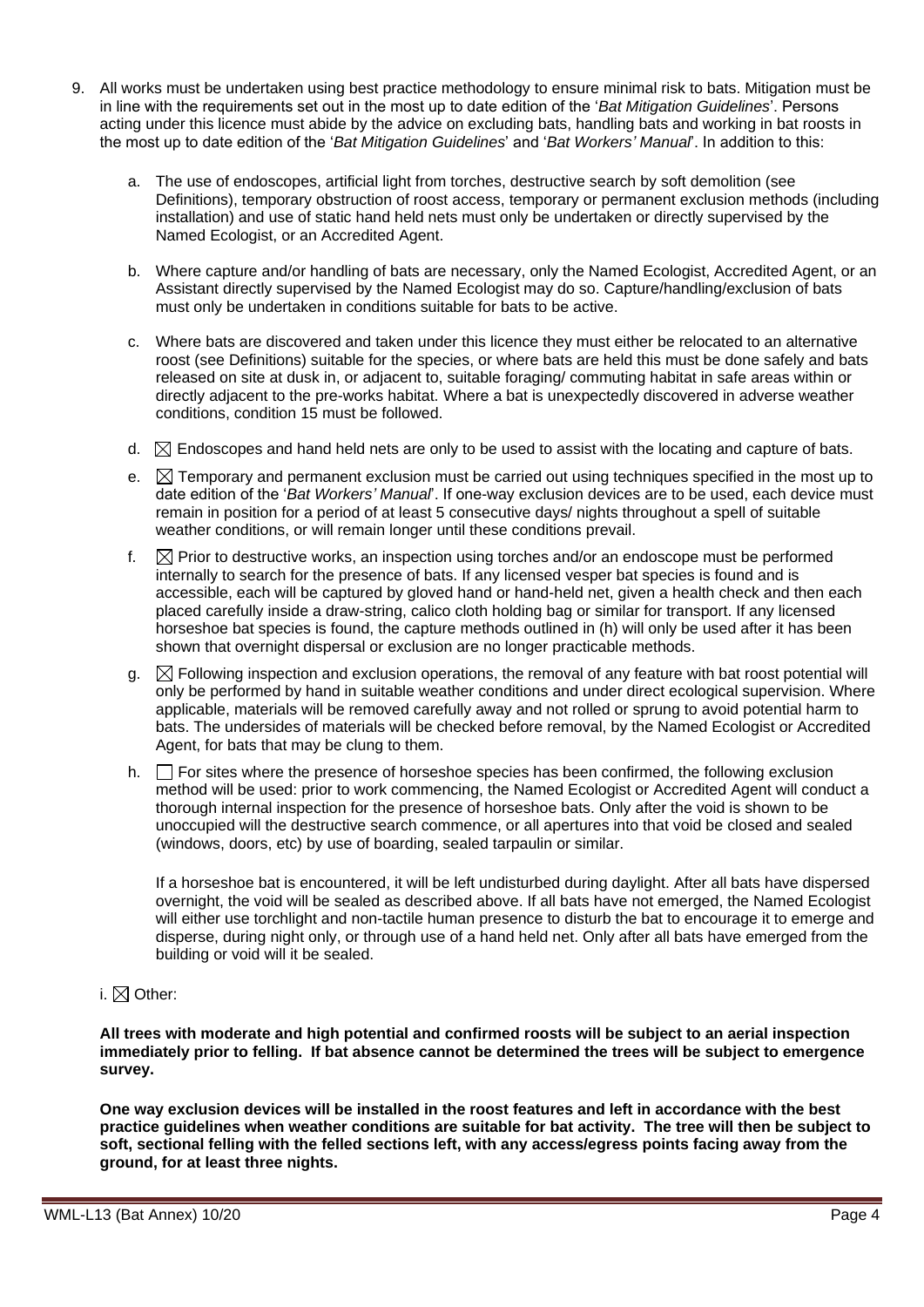**Soft blocking or re-blocking of roosts or PRFs may only take place outside of the hibernation period (November to March inclusive).** 

**Felling of trees with roosts or PRFs during the hibernation period must only take place where the roost feature has been previously fully inspected or excluded and blocked prior to the hibernation period and has remained inaccessible to bats.**

**Where roosts are present on the elevation adjacent to works areas, buffers will be created using Heras fencing to delineate working areas.**

- 10. A written record must be kept of capture and exclusion efforts undertaken, including weather conditions (including over-night minimum temperature and rainfall), numbers and species of bats captured/taken and duration of exclusion process.
- 11. Provision must be made for prompt assistance to deal with any injured bat. Any injured or dead bats must be reported to Natural England on licence return form WML-LR-BATANN.
- 12. Mechanical demolition (see Definition in condition 31) of the structure must only take place after the structure been declared free of bats by the Named Ecologist or their Accredited Agent.
- 13. Where bat access points/entrance into roosts are to be retained or reinstated this must be in accordance with Figure E3.
- 14. Lighting restrictions under this licence include:
	- a.  $\Box$  N/A:
	- b.  $\boxtimes$  There will be no direct lighting of the bat house or bat boxes, which are to remain in dark zones. there will be no lighting of the bridges crossing over the HS2 line.
- 15. If individual bats are discovered unexpectedly, including during periods of adverse weather, then the following steps must be taken:
	- a. Works to that building/structure must stop immediately. If the Named Ecologist or an Accredited Agent is not on site, he/she must be contacted immediately to attend the site.
	- b. Do not expose the bat or cause it to fly out of the roost on its own accord.
	- c. The bat must only be handled by the Named Ecologist or an Accredited Agent unless it is in immediate danger. The bat must be carefully placed in a lidded ventilated box with a piece of clean cloth and a small shallow container with some water. The box must be kept in a safe, quiet location.
	- d. Care must be taken to avoid rousing the bat during transfer to a suitable location which may be a suitable hibernation box or other alternative roost constructed, providing a safe, quiet environment with stable, suitable temperature and relatively high humidity, safe from further disturbance.
	- e. The Named Ecologist must re-assess the structure and determine whether works can continue under this licence, or whether a modification to the licence is required before works re-commence. A written record must be kept of this decision and made available to Natural England or any police officer on request. This incidence must also be reported on the licence return form WLM-LR-BATANN.
	- f. Any underweight or injured bats must be taken into temporary care by an experienced bat carer and looked after until such time that the bat can be transferred to a suitable replacement roost at the same site, or weather conditions are suitable for release at the same site.

#### **Compensation and mitigation:**

16. Compensation & mitigation measures as below and as shown on Figure E3 must be provided:

| <b>Compensation and</b><br>mitigation measure/s: | Including provision of: | Details: Location, area (ha), length (cm),<br>dimensions, aspect specifications, materials,<br>number, bat box type, bat access (as<br>appropriate) |
|--------------------------------------------------|-------------------------|-----------------------------------------------------------------------------------------------------------------------------------------------------|
|--------------------------------------------------|-------------------------|-----------------------------------------------------------------------------------------------------------------------------------------------------|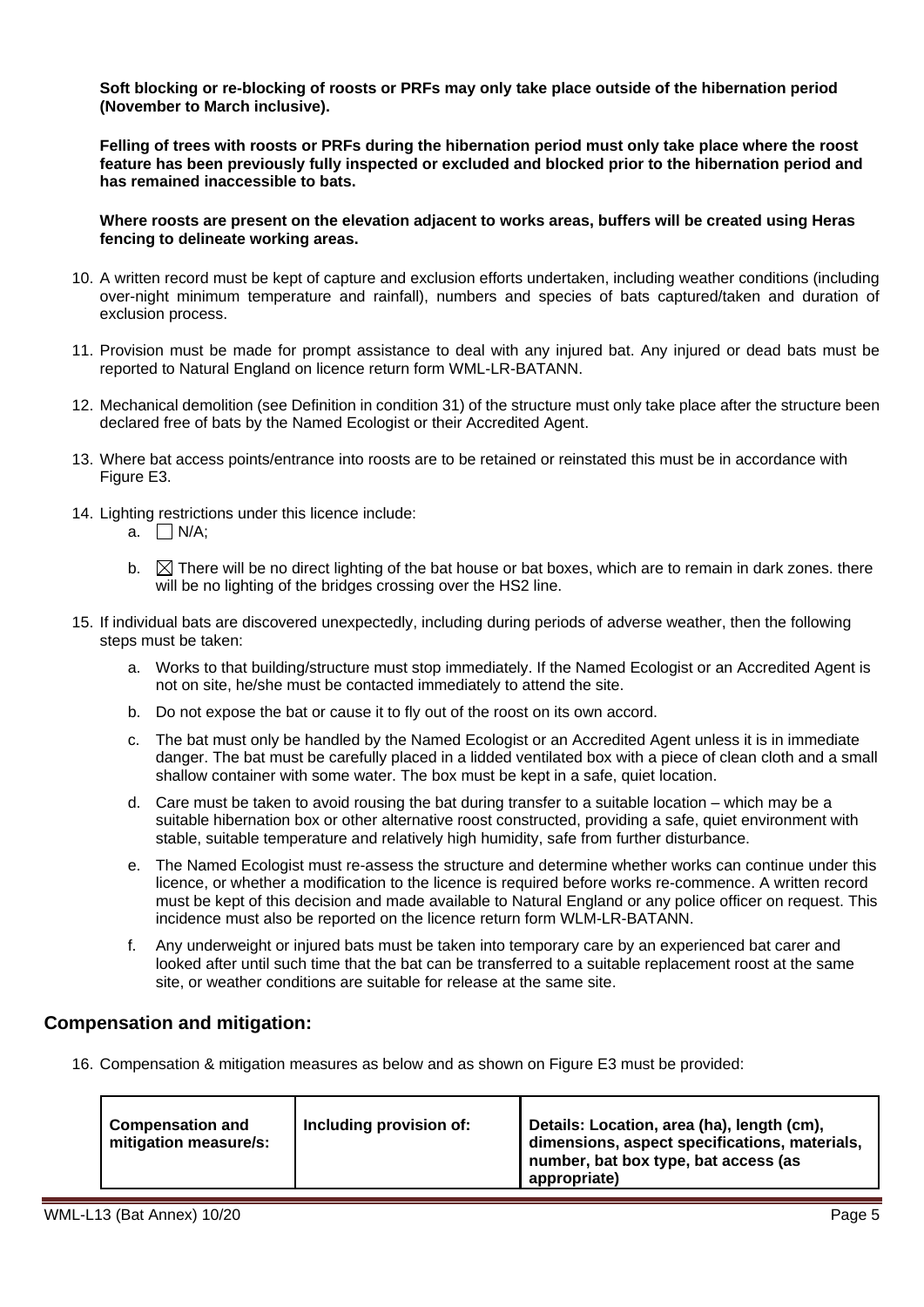| <b>Retention of roost/s</b><br>and access points | Retention of roost space /<br>area<br>$\Box$ N/A; $\boxtimes$ Yes | Soprano pipistrelle days roosts, beneath the<br>stone bridge B1.1a over river Avon, inside<br>Building B1.5a, Building B1.5b, Building<br>B1.17a, building RB1 and building RB2 at<br>Stoneleigh Park, to be retained.                                                                                                                                                                                                                               |
|--------------------------------------------------|-------------------------------------------------------------------|------------------------------------------------------------------------------------------------------------------------------------------------------------------------------------------------------------------------------------------------------------------------------------------------------------------------------------------------------------------------------------------------------------------------------------------------------|
|                                                  | Retention of access points                                        | $\blacksquare$                                                                                                                                                                                                                                                                                                                                                                                                                                       |
| <b>Modification of existing</b><br>roosts        | $\Box$ N/A; $\boxtimes$ Yes<br><b>Existing roosts</b>             |                                                                                                                                                                                                                                                                                                                                                                                                                                                      |
|                                                  | $\boxtimes$ N/A; $\Box$ Yes                                       |                                                                                                                                                                                                                                                                                                                                                                                                                                                      |
|                                                  | Access points                                                     |                                                                                                                                                                                                                                                                                                                                                                                                                                                      |
|                                                  | $\boxtimes$ N/A; $\Box$ Yes                                       |                                                                                                                                                                                                                                                                                                                                                                                                                                                      |
|                                                  | Other                                                             |                                                                                                                                                                                                                                                                                                                                                                                                                                                      |
|                                                  | $\boxtimes$ N/A; $\Box$ Yes                                       |                                                                                                                                                                                                                                                                                                                                                                                                                                                      |
| <b>New roost creation</b>                        | Bat box/es                                                        | Ninety-eight (98) bat boxes of varying types<br>with appropriate boxes for brown long-eared,                                                                                                                                                                                                                                                                                                                                                         |
|                                                  | $\Box$ N/A; $\boxtimes$ Yes                                       | common pipistrelle and soprano pipistrelle,<br>whiskered, Brandt's and noctule bats, to<br>include at least 1 hibernation box and 5<br>maternity boxes, to be erected, at a minimum<br>height of 3 metres, on mature trees located<br>more than 50 metres from the proposed HS2<br>route line at Stoneleigh Park. There will be 20<br>tree mounted bat boxes as interim mitigation<br>and seven integrated bats boxes installed in<br>the bat house. |
|                                                  | Bat bricks / tubes                                                |                                                                                                                                                                                                                                                                                                                                                                                                                                                      |
|                                                  | $\boxtimes$ N/A; $\Box$ Yes                                       |                                                                                                                                                                                                                                                                                                                                                                                                                                                      |
|                                                  | Bat tiles (including ridge tiles)                                 | $\blacksquare$                                                                                                                                                                                                                                                                                                                                                                                                                                       |
|                                                  | $\boxtimes$ N/A; $\Box$ Yes                                       |                                                                                                                                                                                                                                                                                                                                                                                                                                                      |
|                                                  | Stand-alone bat feature                                           | 8-figure grid reference:                                                                                                                                                                                                                                                                                                                                                                                                                             |
|                                                  | $\Box$ N/A; $\boxtimes$ Yes                                       | An L-shaped dedicated bat house, measuring<br>maximum length 6.7m x width 6.7m x height<br>4.6m, to be constructed in a dark zone in the<br>north east corner of the site at Stoneleigh<br>Park.                                                                                                                                                                                                                                                     |
|                                                  |                                                                   | The bat house to be constructed with brick<br>cavity walls with exposed rafter feet at the<br>base of the roof line to allow bat access into<br>the structure from the wall and to provide<br>additional roosting features.                                                                                                                                                                                                                          |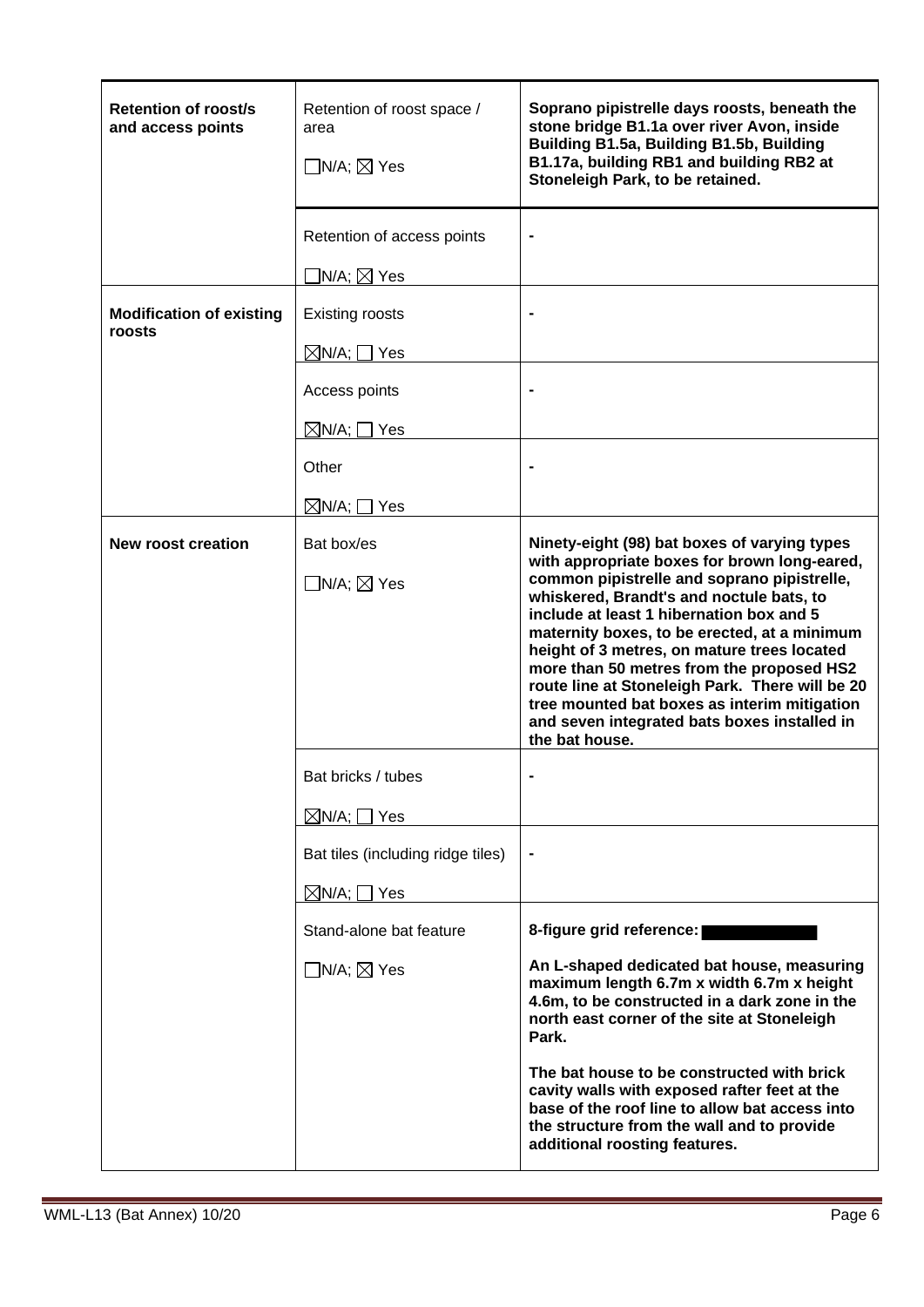|  | Timber weather boarding installed on the<br>south-west and north-west elevations to be<br>raised away from the wall and no horizontal<br>batten at the base, to enable bat access for<br>roosting.  |
|--|-----------------------------------------------------------------------------------------------------------------------------------------------------------------------------------------------------|
|  | Hanging tiles installed on the south-east<br>elevation at the apex of the gable ends, to<br>raised away from the wall to create roosting<br>features.                                               |
|  | There is a narrow gap at the top and<br>underneath the weather boarding and<br>hanging tiles that will allow bats to crawl<br>through into the loft but reduce draughts<br>entering the loft space. |
|  | Internally there is a loft area with a flight<br>space measuring length 6.7m x width 4.7m x<br>height 2.1m.                                                                                         |
|  | The ground floor ceiling will be at a height of<br>2.5m., with a loft hatch hole for monitoring<br>and bats access to both levels.                                                                  |
|  | The roof to be constructed of a rough sawn<br>timber structure with a clay tiled roof lined<br>with bitumen.                                                                                        |
|  | Rough-sawn wooden battens to be fitted to<br>the roof timbers to provide additional<br>roosting locations.                                                                                          |
|  | Double ridge boards to be fitted spaced<br>25mm apart                                                                                                                                               |
|  | False rafters to be installed behind rafters<br>with 25mm between them<br>Sarking boards to be fitted set 25mm back                                                                                 |
|  | from roof lining.<br>1 bat access tile, with a gap measuring                                                                                                                                        |
|  | 255mm x 150mm, to be installed on the south<br>east elevation of roof with a corresponding                                                                                                          |
|  | gap cut into the roof lining to provide access<br>into the loft.                                                                                                                                    |
|  | 4 bat access bricks to be installed in the<br>walls, 2 each on the south east and north east<br>elevations.                                                                                         |
|  | 1 raised roof tile to be installed on the<br>southern elevation and a raised ridge tile to                                                                                                          |
|  | be installed on the main ridge beam, to<br>provide bat access to the gap between the tile<br>and the roof lining.                                                                                   |
|  | Bat access gaps to be left in the mortar<br>pointing up to fibre cement soffit.                                                                                                                     |
|  | Seven (7) bat tubes to be installed into walls,<br>two on south-east elevation, three on the<br>north-east elevation and two on the north-<br>west elevation.                                       |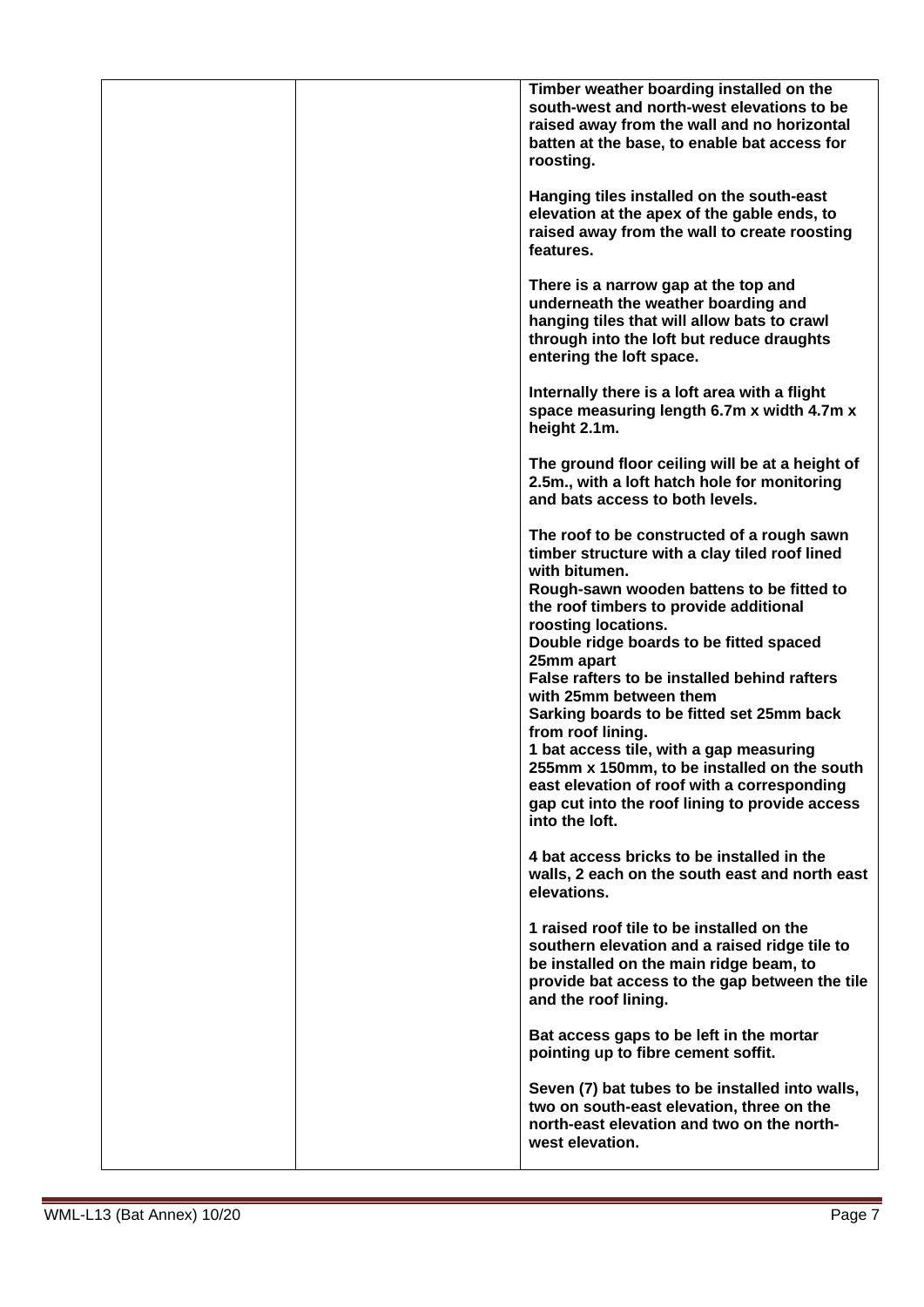|                                                                        | Dedicated bat loft                                                                     | 8-figure grid reference: -                                                                                                                                                                                                                              |
|------------------------------------------------------------------------|----------------------------------------------------------------------------------------|---------------------------------------------------------------------------------------------------------------------------------------------------------------------------------------------------------------------------------------------------------|
|                                                                        | $\boxtimes$ N/A; $\Box$ Yes                                                            | $\blacksquare$                                                                                                                                                                                                                                          |
|                                                                        | Other<br>$\Box$ N/A; $\boxtimes$ Yes                                                   | In addition to the 20 bat boxes stated above<br>there will be total of 103 bat features created<br>comprising varying types of bat box and<br>veteranised features created on retained trees<br>and 11 integrated bat box/ bat brick/ bat<br>tubes.     |
| <b>Habitat reinstatement</b><br>(for temporary impacts)<br>or creation | Reinstatement and creation of<br>flight lines<br>$\Box$ N/A; $\boxtimes$ Yes           | Approximately 5ha of new habitat to be<br>planted either side of the retaining wall. The<br>vegetation tob eb graduated to encourage<br>bats to fly up and over height of trains.<br>Stretches of tree planting to create hop overs<br>across the track |
|                                                                        | Hedgerow planting or<br>reinstatement (as specified)<br>$\exists$ N/A; $\boxtimes$ Yes | New native hedgerow/tree planting to provide<br>adequate cover and connectivity between the<br>bat house and foraging habitat.                                                                                                                          |
|                                                                        | Woodland planting or<br>reinstatement (as specified)<br>$\exists$ N/A; $\boxtimes$ Yes | Woodland edge and scrub planting to occur.                                                                                                                                                                                                              |
|                                                                        | Other (as specified)<br>$\Box$ N/A; $\boxtimes$ Yes                                    | A viaduct will be constructed where the HS2<br>line crosses over the river Avon.<br>A Green Overbridge, widened for additional<br>planting will be constructed where Stoneleigh<br>Road crosses over the HS2 line.                                      |

- 17. Should it be necessary to use any wood timber treatments, only treatments on the approved list of 'Bat roost and Timber products (TIN 092)' may be used (see 'Licence Note' f). Also, guidance on their use in the Bat Workers' Manual, Chapter 10 (see 'Licence Note' c) must be followed.
- 18. Should this licence require the use of roof membranes Bitumen type 1F felt with a hessian matrix must be used.

#### **Post-development site maintenance and habitat management requirements:**

- 19. Any compensation or mitigation roost structure/s provided under this licence (shown on Figure E3) which do not / does not show signs of bats must be retained for a minimum period, as specified below, beyond the date of completion of the development. (Note: any structure which is used by bats is legally protected under the legislation.)
	- i. Bat boxes provided as compensation: **Twenty (20) bat boxes erected on mature trees at Stoneleigh Park - five (5) years**;
	- ii. Stand-alone bat feature or dedicated bat loft: **Dedicated bat house at Stoneleigh Park - ten (10) years**;
	- iii. Other: -.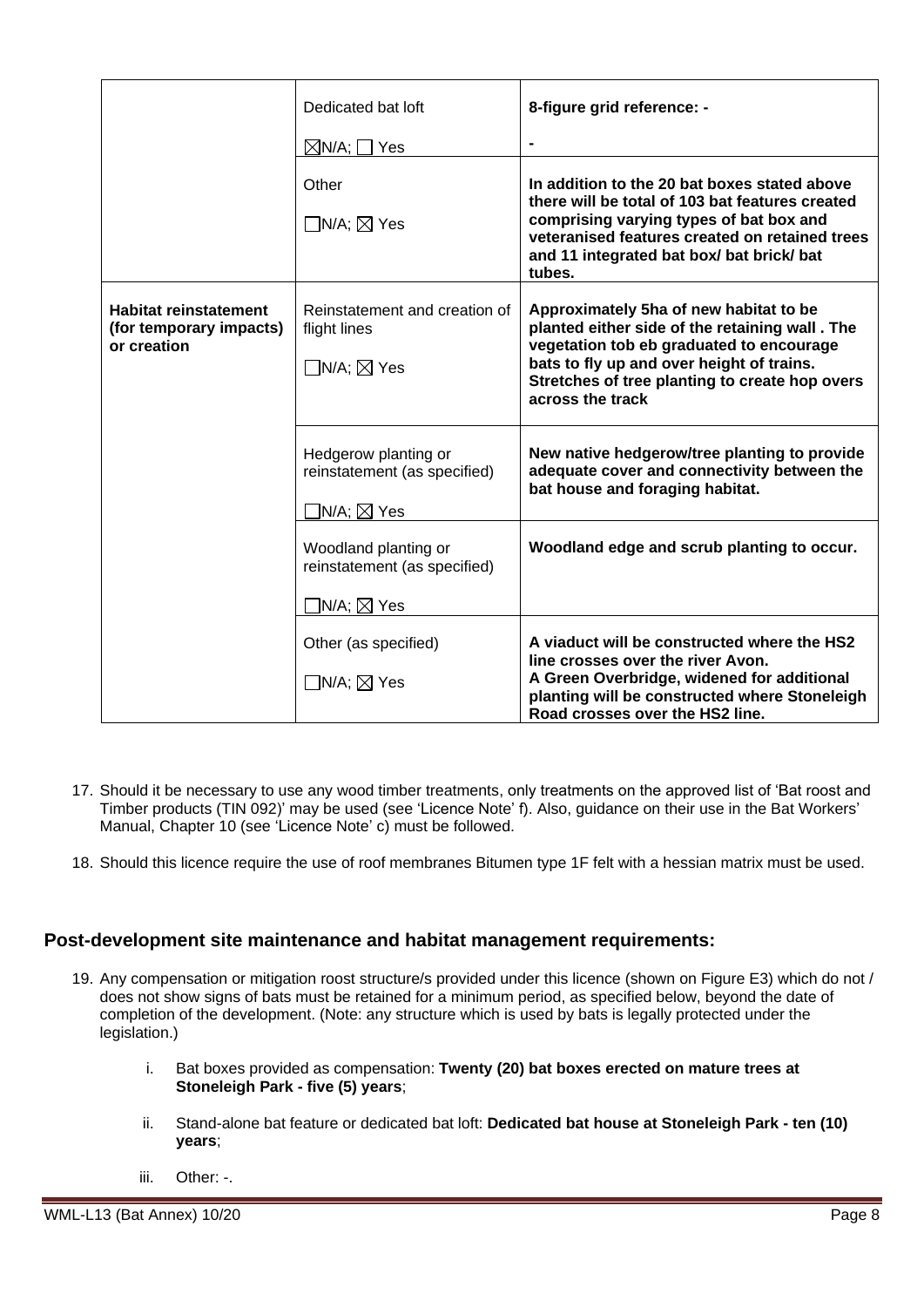| 20. Site maintenance operations must be undertaken in line with timings in Work Schedule WML-A13a-E5a&b table b |
|-----------------------------------------------------------------------------------------------------------------|
| and remedial action undertaken if necessary:                                                                    |

 $\Box$  N/A;

- Maintain, repair or reinstate access points: **Roost features and access points of the dedicated bat house to be kept clear and free of debris**;
- Maintain, repair, restore bat feature / bat loft in good condition: **Dedicated bat house to be kept in condition suitable for use by roosting bats**;
- $\Box$  Maintain or repair heaters and / or data loggers: -;
- $\Box$  Maintain, repair, restore bat boxes to maintain condition: -;
- $\Box$  Repair or replace inspection hatches: -;
- $\Box$  Repair or replace interpretation labels or signs: -;
- $\Box$  Management and maintenance of lighting regime: -;
- $\Box$  Other/s as specified: -.
- 21. The following habitat management must be undertaken in line with Figure E4:

 $\Box$  N/A:

Hedgerow management regime: **-**;

- Check success of establishment of habitat re-instatement or creation: **Inspection of woodland edge and scrub to take place in March and September. Any dead diseased or dying trees to be replaced in November or December. Scrub to be cut back to 1m height, trees to have 50mm thick layer of mulch around them in April or May**;
- Reduction of shade around roosts: **Any planting causing excessive shading of the bat house to be cut back or removed.**;

 $\Box$  Woodland management to maintain species and structural diversity: -;

 $\Box$  Other as specified: -.

22. Is a Habitat Management and Maintenance Plan required for this licence?

 $\boxtimes$  YES:  $\Box$  NO

If Yes, all habitat management and maintenance must be carried out in accordance with Habitat Management and Maintenance Plan referenced **WP 040 – Stoneleigh Park Site SK046 – Ecological Mitigation Design – Enabling Works North Contract Ecological Site Management Plan - dated 26 February 2020** for **15 (fifteen)** years (also see timings in Work Schedule WML-A13a-E5a&b table b).

#### **Post-development monitoring and reporting requirements:**

23. Monitoring must be undertaken in the time periods and years as specified in the Work Schedule WML-A13a-E5a&b table b:

N/A, or

 $\boxtimes$  Monitoring required.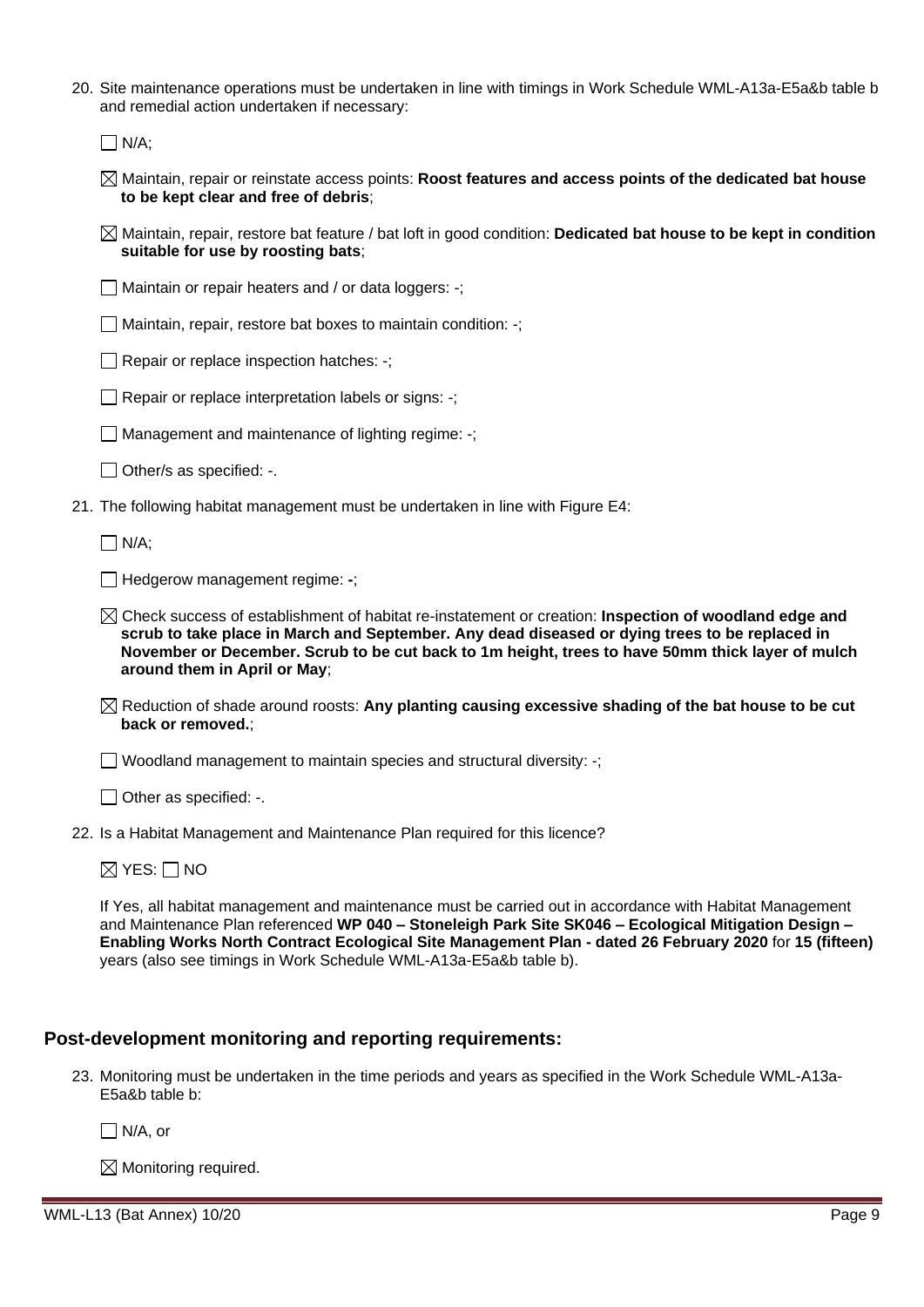By way of: **the dedicated bat house to have Internal and external inspections, to include recording roosting conditions, security, light spill, temperature and humidity, and single dusk and separate dawn surveys, to be carried out between June and September, in 2021, 2024, 2026, 2028 and 2030. If monitoring reveals the internal temperature is not optimal for bats a single bar heater powered by a small solar panel is to be installed**.

**Bat box checks to be carried out between May and September in 2024, 2026, 2028 and 2030.** 

**Retained roosts to have external inspection and single dusk and separate dawn surveys to be carried out between June and September, in 2022, 2024, and 2026.**

An assessment of bat habitat provided under this licence must also be made at this time. Should survey and habitat assessment indicate compensation provided is failing, measures must be taken to remedy this as soon as practically possible. Details of such actions must be included within the licence report.

24. It is a condition of this licence that the following reports are completed and returned to Natural England as specified:

⊠ Report of Action within 14 days (two weeks) after the expiry of the licence (which includes any 'nil' reports).



The following interim licence report/s is/are required:

25. Is this licence part of a phased or multi-plot development?

#### $\Box$  YES:  $\Box$  NO

If Yes, Figure B2.1 Masterplan Overview dated 6 April 2020 - must be re-submitted, and updated if necessary, with any modifications to this licence and any future licence applications for this phased or multi-plot development.

#### **Definitions used in this annex:**

- 26. The "**Licensee**" named on the licence is responsible for ensuring that all activities carried out on site in relation to the licence comply with the terms and conditions of the licence. All persons authorised to act under the licence must comply with the licence and its conditions (see Regulation 60(1) of the 2017 Regulations). This means that those persons authorised by the Licensee also have a responsibility for ensuring that the licence is understood and complied with.
- 27. The "**Named Ecologist**" is a professional ecological consultant who has satisfied Natural England that they have the relevant skills, knowledge and experience of the species concerned and is responsible for undertaking and/or overseeing the work undertaken in respect of the licensed species. The 'Named Ecologist' has a responsibility for ensuring that the licence is complied with. They are responsible for advising the licensee on the suitability and competence of any Accredited Agents or Assistants employed on site to undertake the required duties and may include the direct supervision of Assistants where appropriate.
- 28. An "**Accredited Agent**" is a suitably trained and experienced person who is able to carry out work under a licence without the personal supervision of the Named Ecologist. Any Accredited Agent must be appointed by the Licensee and be in possession of a letter signed by the Licensee confirming their appointment. Agents shall carry a copy of the said letter when acting under the licence and shall produce it to any police or Natural England officer on request.
- 29. An **"Assistant**" is a person assisting a Named Ecologist or Accredited Agent. Assistants are only authorised to act under this licence whilst they are under the direct supervision of either the Named Ecologist or an Accredited Agent.
- 30. For the purpose of this licence the following roost types are defined as: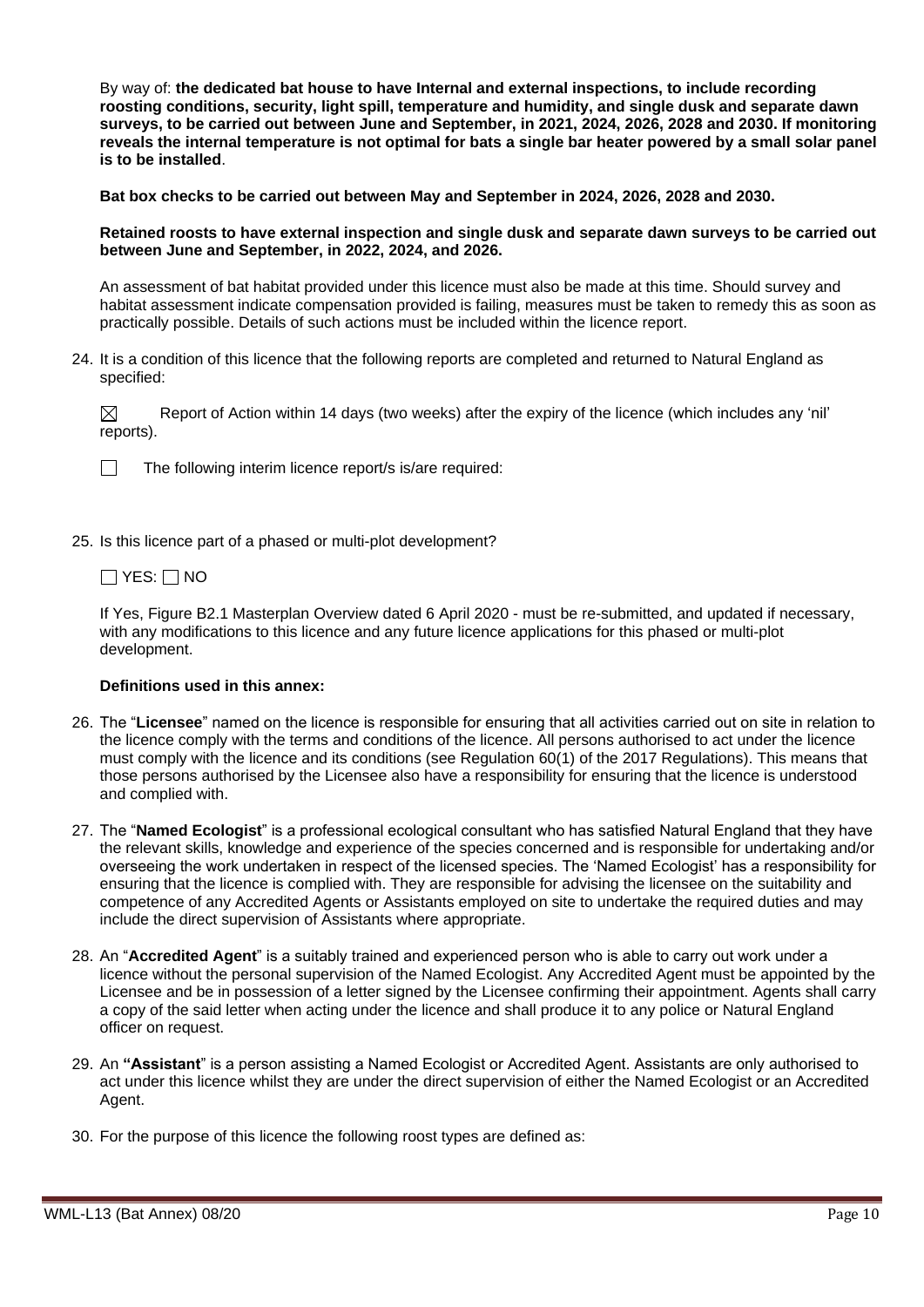- a. **Day roost**: a place where individual bats, or small groups of males, rest or shelter in the day but are rarely found by night in the summer.
- b. **Night roost**: a place where bats rest or shelter in the night but are rarely found in the day. May be used by a single individual on occasion or it could be used regularly by the whole colony.
- c. **Feeding perch**: a place where individual bats or a few individuals feed during the night but are rarely present by day.
- d. **Transitional / occasional roost**: used by a few individuals or occasionally small groups for generally short periods of time on waking from hibernation or in the period prior to hibernation.
- e. **Swarming site**: where large numbers of males and females gather during late summer to autumn. Appear to be important mating sites.
- f. **Mating sites**: sites where mating takes place from later summer and can continue through winter.
- g. **Maternity roost**: where female bats give birth and raise their young to independence.
- h. **Hibernation roost**: where bats may be found individually or together during winter. They have a constant cool temperature and high humidity.
- i. **Satellite roost**: an alternative roost found in close proximity to the main nursery colony used by a few individual breeding females or small groups of breeding females throughout the breeding season.
- j. An '**alternative roost**' shall include: a purposely installed bat box; an existing roost which will not be impacted by the works; or other new/enhanced roosting opportunities. Any alternative roost must be suitable for the species, within or close to the existing roost and free from additional disturbance or development pressure.
- k. **Other** if applicable this will be specified in special condition 6.
- 31. For the purpose of this licence the following licensed methods are defined as:
	- a. **Destructive search by soft demolition:** the taking apart of a bat structure in a controlled and careful manner by hand, or in some instances with the assistance of hand-held tools and machinery, under direct ecological supervision. Only the Named Ecologist, Accredited Agent or a directly supervised Assistant may take any bats found.
	- b. **Mechanical demolition**: destruction of a structure that previously supported a bat roost using mechanical means after the structure has been declared free of bats by the Named Ecologist or Accredited Agent. Mechanical demolition usually is preceded by a soft demolition exercise or completion of an exclusion process.

# Licence notes

- a) The following mitigation or compensation is being provided as part of a planning permission or other consent but is not required by Natural England to be provided as part of this licence: **-**. It is the licensee's responsibility to ensure that they comply with planning permissions and other consents as necessary.
- b) The licensee does not confer any right of entry upon land.
- c) The "*Bat Mitigation Guidelines*" and the "*Bat Workers' Manual*". "*BCT Bat Surveys for Professional Ecologists - Good Practice Guidelines*" is available from the BCT website. You are expected to check whether this guidance has been updated and if so, to ensure that you act in accordance with the most up to date version.
- d) Post development monitoring report form should be used for reporting purposes and sent to the above address at the each report interval.
- e) Any significant changes to a master plan should be agreed with Natural England in advance.